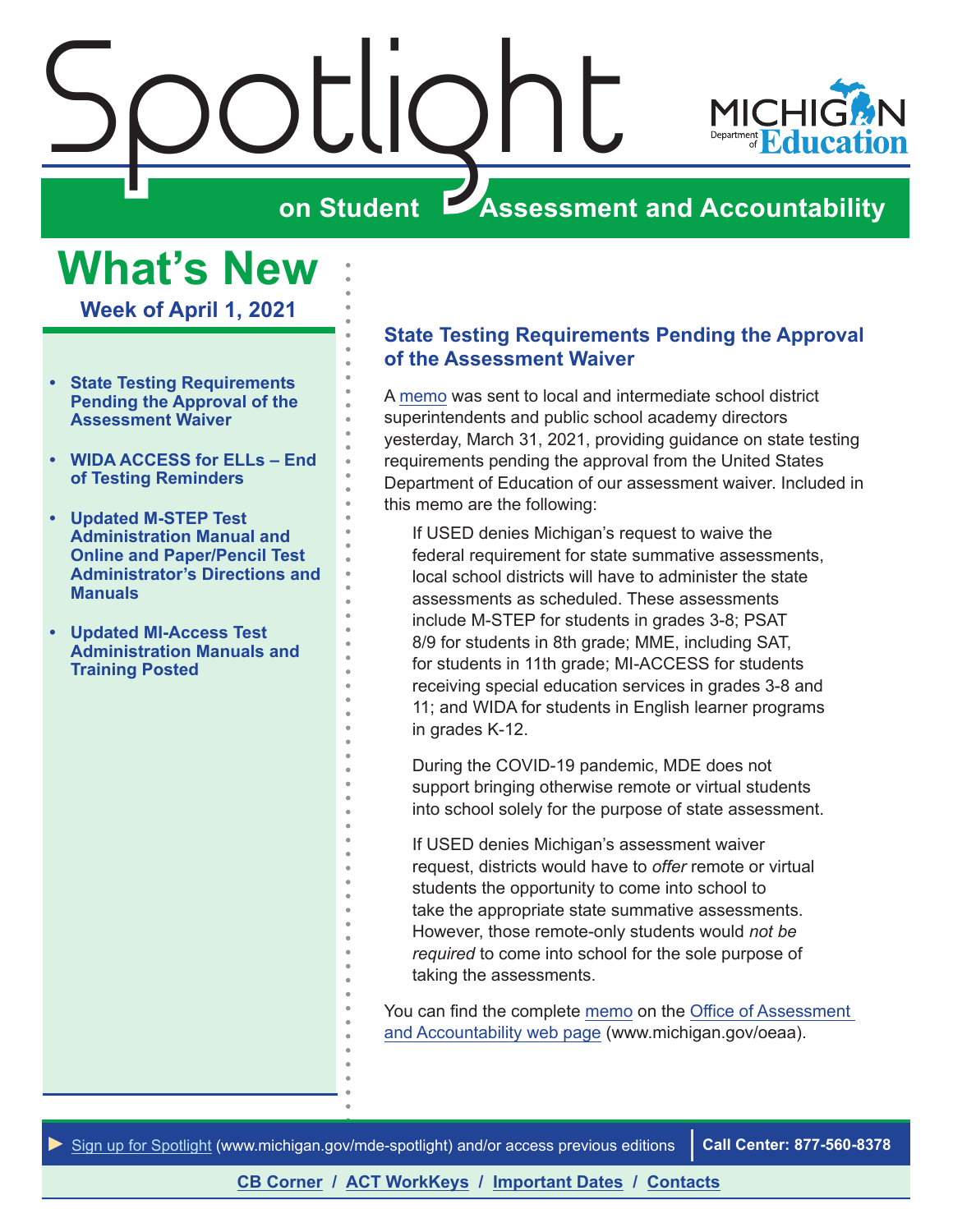## <span id="page-1-0"></span>**WIDA ACCESS for ELLs – End of Testing Reminders**

The Michigan testing window for WIDA ACCESS for ELLs and WIDA Alternate ACCESS for ELLs closes at the end of the day on **Friday, April 9, 2021**. The deadline for UPS pickup of all the secure test materials for return to DRC is **Friday, April 16, 2021**.

**Reminder:** If your school does not have daily UPS pickup, you must call UPS the day before you need the pickup to schedule it. Materials returned to DRC after the deadline for UPS pickup will not be scored. The Office of Educational Assessment and Accountability (OEAA) recommends you start shipping back materials as soon as possible after the testing is completed.

Coordinators are advised to review the following materials:

- After Testing Tutorial available in the [WIDA](http://www.collegeboard.org/ptat)  [Secure Portal](http://www.collegeboard.org/ptat) (wida.wisc.edu/login)
- Michigan-Specific Directions for bubbling-in requirements – found on pages 160-161 of the [Michigan-Specific Test Administration Manual,](https://www.michigan.gov/documents/mde/WIDA_Michigan_Specific_TAM_635431_7.pdf) which is available on the [WIDA web page](www.michigan.gov/wida) (www. michigan.gov/wida)
- Labeling and material return instructions found in the [Michigan-Specific Test Administration](https://www.michigan.gov/documents/mde/WIDA_Michigan_Specific_TAM_635431_7.pdf)  [Manual](https://www.michigan.gov/documents/mde/WIDA_Michigan_Specific_TAM_635431_7.pdf), which is available on the [WIDA web](www.michigan.gov/wida)  [page](www.michigan.gov/wida)
- Material Inventory and Accountability Form in [WIDA AMS](http://www.wida-ams.us) (www.wida-ams.us) – to confirm all secure materials are accounted for
- [WIDA List of Important Dates](mailto:ACTStateAccoms@act.org)  for details on additional post-testing activities that must be completed in the OEAA Secure Site, found on the [Assessment Calendars web page](http://www.michigan.gov/mde-assessmentcalendar) (www. michigan.gov/mde-assessmentcalendar)

#### **Updated M-STEP Test Administration Manual and Online and Paper/Pencil Test Administrator's Directions and Manuals**

Updates to the M-STEP Test Administration Manual (TAM) and Online Test Administrator's Directions and Manual Documents have been posted on the [M-STEP](www.michigan.gov/mstep)  [web page](www.michigan.gov/mstep) (www.michigan.gov/mstep). These updates reflect the test window extensions and the recently announced federal accountability waiver related to Michigan assessments.

#### **M-STEP Test Administration Manual updates include:**

- extended test window dates
- updated policies and procedures regarding the Paper/Pencil Test Administration windows, which replace the initial test dates and makeup dates
- updated schedule requirements schools that previously completed Test Schedules are encouraged (not required) to recreate their Testing Schedules for the Spring 2021 administration
- revisions to the Incident Reporting Guide, reflecting updates to paper/pencil testing requirements
- updated policies regarding the required testing of students who are remote-only learners

All updates made to the TAM are listed in the Change Log, found in Appendix I.

#### **The Test Administrator's Directions and Manuals updates include:**

- updated Call Center dates, reflecting the test window extension
- updated Incident Report Response Guide, reflecting updates to paper/pencil testing policies

*(Continued on next page)*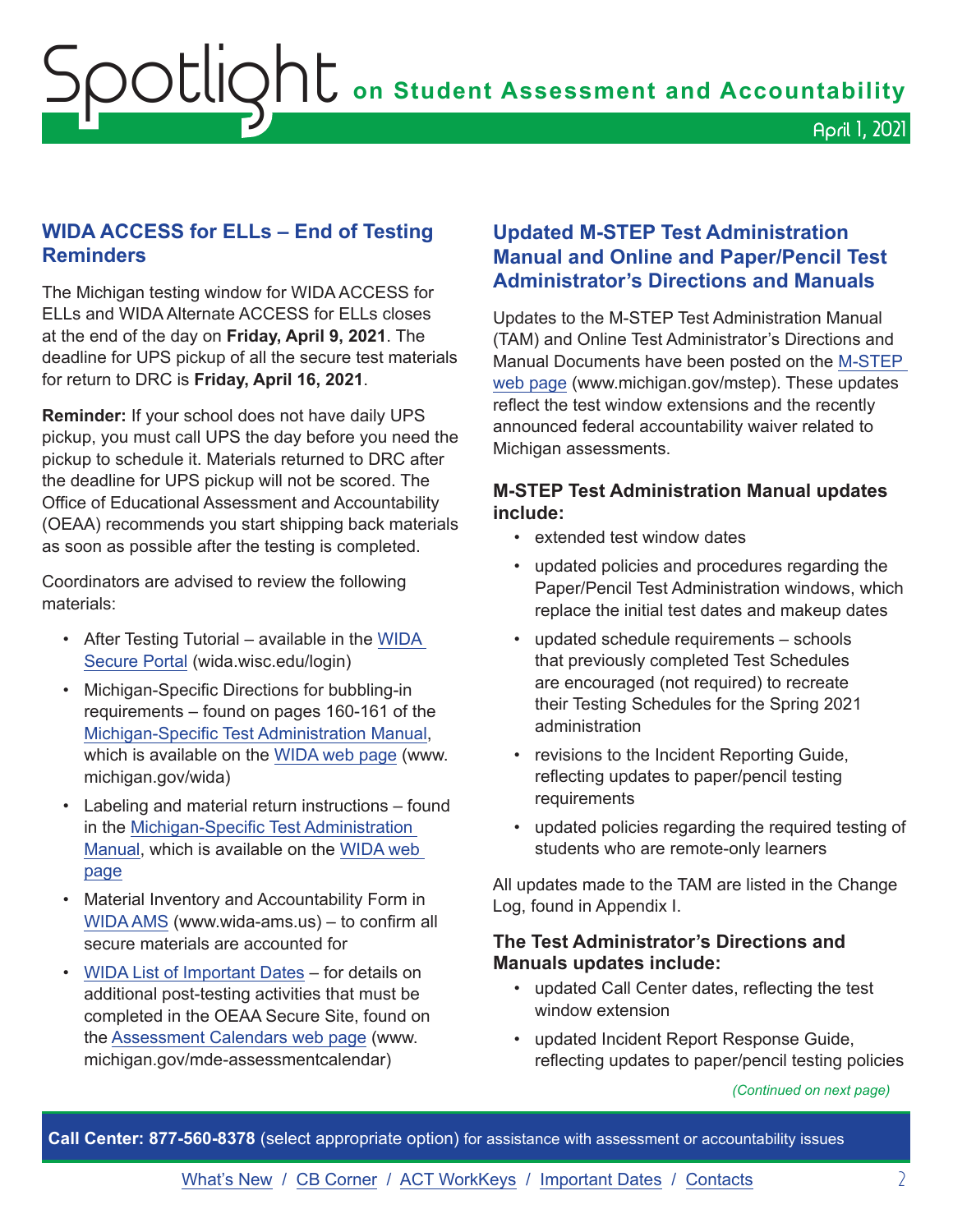# <span id="page-2-0"></span>Spotlight **on Student Assessment and Accountability** April 1, 2021

No changes have been made to the directions to be read aloud to students during the test session. Test Administrators can use the printed Test Administrator's Directions and Manuals that have been/will be delivered with Initial Material Orders.

Paper/Pencil Test Administrator's Directions and Manual Documents are currently being updated and should be posted on Friday, April 2, 2021.

#### **Updated MI-Access Test Administration Manuals and Training Posted**

Updates to the MI-Access Functional Independence (FI) Test Administration Manual (TAM) and the Supported Independence (SI)/Participation (P) TAM have been posted on the [MI-Access web page](http://www.michigan.gov/mi-access) (www. michigan.gov/mi-access). These updates reflect the extension of the MI-Access testing window and the recently announced federal accountability waiver related to Michigan assessments.

The updates include:

- extended test window dates
- revisions to the Incident Reporting Guide, reflecting updates to paper/pencil testing requirements
- updated policies regarding the required testing of students who are remote-only learners

All updates made to the TAMs are listed in the Change Logs, found in Appendix J of each manual.

In addition, the **MI-Access Focus on Administration** PowerPoint presentation has been posted to the [MI-](http://www.michigan.gov/mi-access)[Access web page](http://www.michigan.gov/mi-access). The accompanying training video will be posted on Friday, April 2, 2021.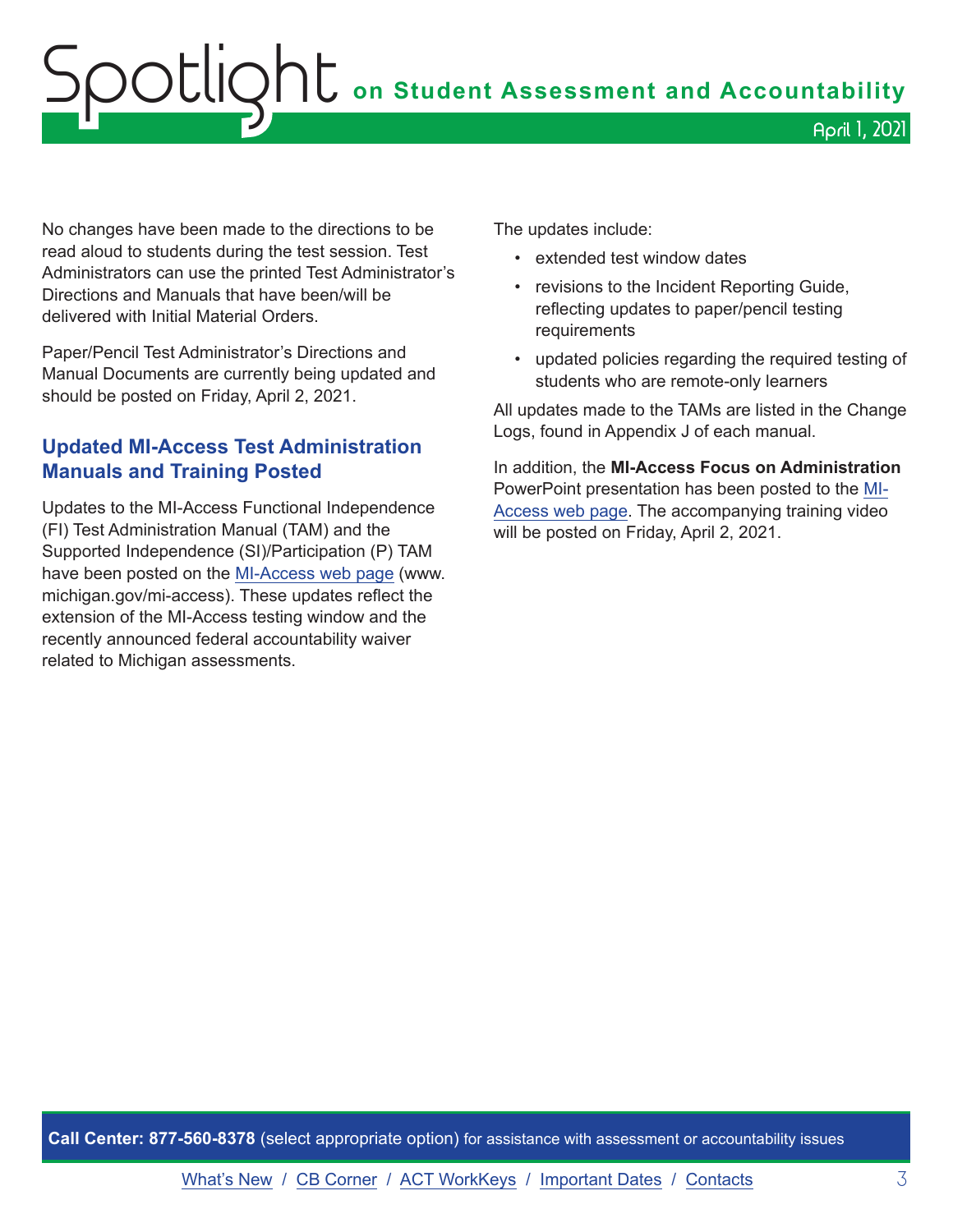Spotlight **on Student Assessment and Accountability**

April 1, 2021

# **CB** College Board Corner

<span id="page-3-0"></span>*Information on SAT*®*, PSAT*™ *8/9, and PSAT*™*10 provided by the College Board*

#### **Questions about Spring SAT, PSAT 8/9, or PSAT 10?**

- Call the Michigan Educator Hotline: 866-870-3127 (select Option 1)
- Email: [michiganadministratorsupport@](mailto:michiganadministratorsupport%40collegeboard.org?subject=) [collegeboard.org](mailto:michiganadministratorsupport%40collegeboard.org?subject=)

# **WHAT'S NEW**

#### **Do Not Forget to Complete Coordinator Training**

**A reminder:** All test coordinators for the SAT with Essay, PSAT 10, and PSAT 8/9 are required to complete training every spring. The online training can be accessed directly through the [College Board](http://www.collegeboard.org/ptat)  [website](http://www.collegeboard.org/ptat) (www.collegeboard.org/ptat). Coordinators are required to complete training each spring, even if they completed it in prior years or in Fall 2020. There is one Michigan training for all coordinators. Review the [February 25 edition](https://www.michigan.gov/documents/mde/Spotlight_2-25-21_717569_7.pdf) of Spotlight for more information on this training.

#### **Pre-ID Labels**

Students who were not pre-identified for testing by the February 17 deadline must be pre-identified in the OEAA Secure Site, and labels for their tests must be printed locally prior to testing. Refer to the [Secure Site Training](http://www.michigan.gov/securesitetraining)  [web page](http://www.michigan.gov/securesitetraining) (www.michigan.gov/securesitetraining) for information on how to Pre-ID students and to print labels. All paper/pencil answer documents must be returned with a student barcode label that was either provided by College Board or printed from the OEAA Secure Site. If an answer

document is returned without a student barcode label, the test may not be scored, or may be attributed to the incorrect student/school.

## **REMINDERS**

Schools testing both grade 8 and grade 9 are to keep the test books for each grade separate. Grade 8 test books for the primary testing window and accommodated testing window have a circle icon on the cover; test books for grade 9 have a star icon on the cover.



Students in grades 8 and 9 cannot test together; also, they must use the correct test book or their scores may be invalidated.

#### **PSAT-Related Alternate Test Formats**

Students taking the PSAT 10 or PSAT 8/9 with College Board-approved accommodations – specifically prerecorded audio (MP3), a human reader, braille, or the assistive technology compatible (ATC) format – must be provided a test book with the subtitle "For use with MP3, Reader, Braille, or ATC" printed on it. These are red or orange test books.

Booklets for students taking the PSAT 10 or PSAT 8/9 with state-allowed accommodations—pre-recorded audio (MP3), human reader, braille, or assistive technology compatible (ATC) format—do not have this subtitle on the cover. These students will use a green test book.

**Call Center: 877-560-8378** (select appropriate option) for assistance with assessment or accountability issues

[What's New](#page-0-0) / [CB Corner](#page-3-0) / [ACT WorkKeys](#page-4-0) / [Important Dates](#page-6-0) / [Contacts](#page-8-0) 4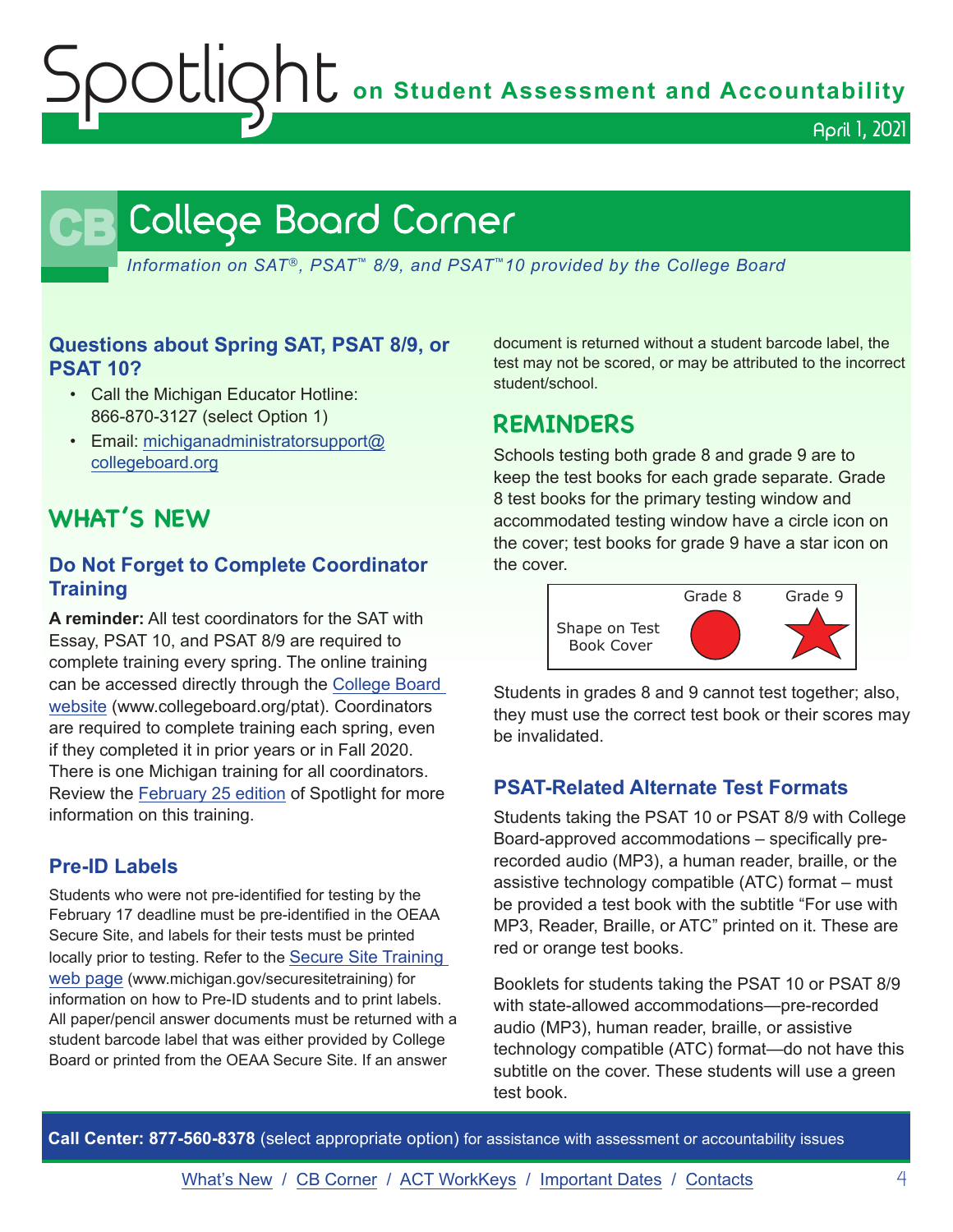OUIQhU on Student Assessment and Accountability

April 1, 2021

<span id="page-4-0"></span>

# **Reminders**

To help your test administration(s) go smoothly, here are a few reminders:

- Ensure you have received all test materials by comparing the packing list(s) to the materials delivered.
	- » Order additional materials in the [OEAA](http://www.michigan.gov/oeaa-secure)  [Secure Site](http://www.michigan.gov/oeaa-secure) (www.michigan.gov/oeaasecure) by **April 6, 2021** at **11:59 p.m. ET**.
	- » Contact ACT if you are missing Test Administration Forms folders, site headers, return polymailers, colored return labels, and/ or FedEx return labels.
- Ensure every answer document has a barcode label.
	- » Locally print barcode labels from the [OEAA](http://www.michigan.gov/oeaa-secure)  [Secure Site](http://www.michigan.gov/oeaa-secure) (www.michigan.gov/oeaasecure) as necessary.
- Do **not** allow students to access electronic devices in the testing room.
	- » Electronic devices should be turned off and stored during testing and breaks.
- Administer the tests in the proper order: Workplace Documents, Applied Math, Graphic Literacy.
	- » Ensure accurate timing is kept for each subject.
	- » Actively monitor students for misadministration and prohibited behavior.
- Do **not** allow extra breaks for standard time students.
	- » For Spring 2021 only, the 15-minute break required after Applied Math may be extended up to maximum of 30 minutes, if needed, to provide safe social distancing conditions for students.
- Verify that all pages of the Test Administration Forms folder are complete and accurate (keep a copy for your records):
	- » Chain of custody of secure forms is documented (page 1)
	- » Seating diagram is accurate (page 2)
	- » Timing is documented (page 3)
	- » Student roster is accurate (page 4)
- Ensure your test materials are ready to be picked up on the scheduled pick-up dates.
	- » Retain test administration manuals and unused answer documents for use during Test Window 2 (makeup administration).
	- » Use the preprinted site header to ensure prompt processing of your answer documents.
	- » Use the polymailers to return the answer documents, Test Administration Forms folder, and other applicable forms.
	- » Use the cartons in which the test materials were shipped to return the secure test materials to ACT, since each carton has a pre-applied FedEx return label.

*(Continued on next page)*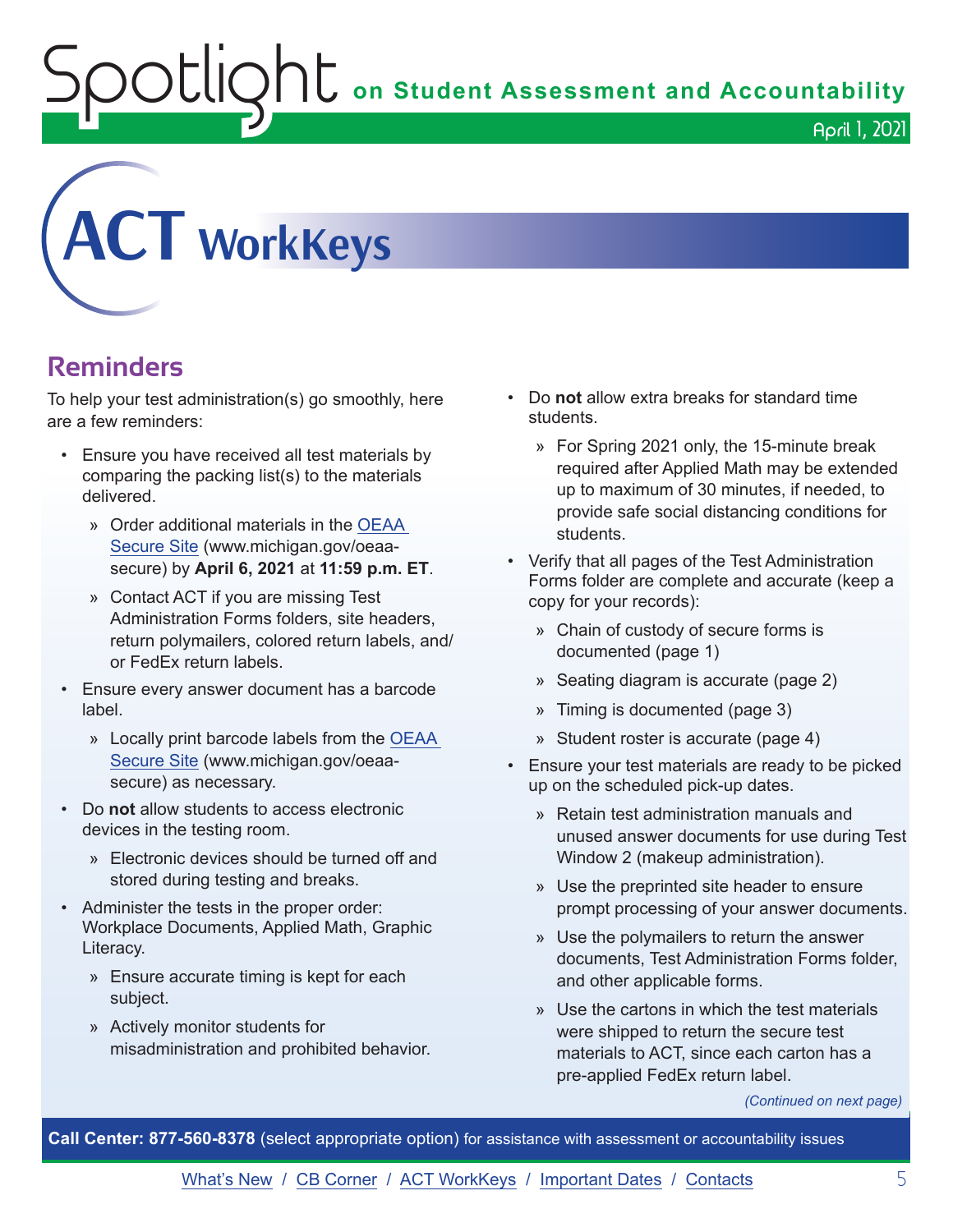**Spotlight Conduct Assessment and Accountability** April 1, 2021

# **ACT WorkKeys**

- » Answer documents received after each test window's Answer Document Receipt Deadline will not be scored. Refer to the [ACT WorkKeys Schedule](https://content.act.org/michigan/r/YWy2bAxclTdZAcOxrrNErw/root) of Events for the individual due dates.
- Identify students eligible for Test Window 2 (makeup administration) and order their test materials **April 14 - 15, 2021 by 5 p.m.** through the [OEAA Secure Site](http://www.michigan.gov/oeaa-secure) (www.michigan.gov/oeaasecure) if necessary.

#### **Upcoming Events and Deadlines**

For all upcoming events and deadlines, be sure to reference the following documents:

- [ACT WorkKeys Schedule](https://content.act.org/michigan/r/YWy2bAxclTdZAcOxrrNErw/root) of Events posted on the **WorkKeys on Paper** page.
- [MME and High School PSAT List of Important](https://www.michigan.gov/mde/0,4615,7-140-22709_105605---,00.html)  [Dates](https://www.michigan.gov/mde/0,4615,7-140-22709_105605---,00.html) found on the [MME web page](http://www.michigan.gov/mme) (www. michigan.gov/mme) under **General Information**.

#### **Contacting ACT**

If you have questions:

- 1. contact ACT via the [Contact Us web page](http://www.act.org/aap/state/contact.html) (www.act.org/aap/state/contact.html)
- 2. call ACT at 800-553-6244 between 9:30 a.m. and 6:00 p.m. ET
	- » standard time: ext. 2800
	- » accommodations: ext. 1788
- 3. email accommodations questions to [ACTStateAccoms@act.org](mailto:ACTStateAccoms%40act.org?subject=)

**Call Center: 877-560-8378** (select appropriate option) for assistance with assessment or accountability issues

[What's New](#page-0-0) / [CB Corner](#page-3-0) / [ACT WorkKeys](#page-4-0) / [Important Dates](#page-6-0) / [Contacts](#page-8-0) 6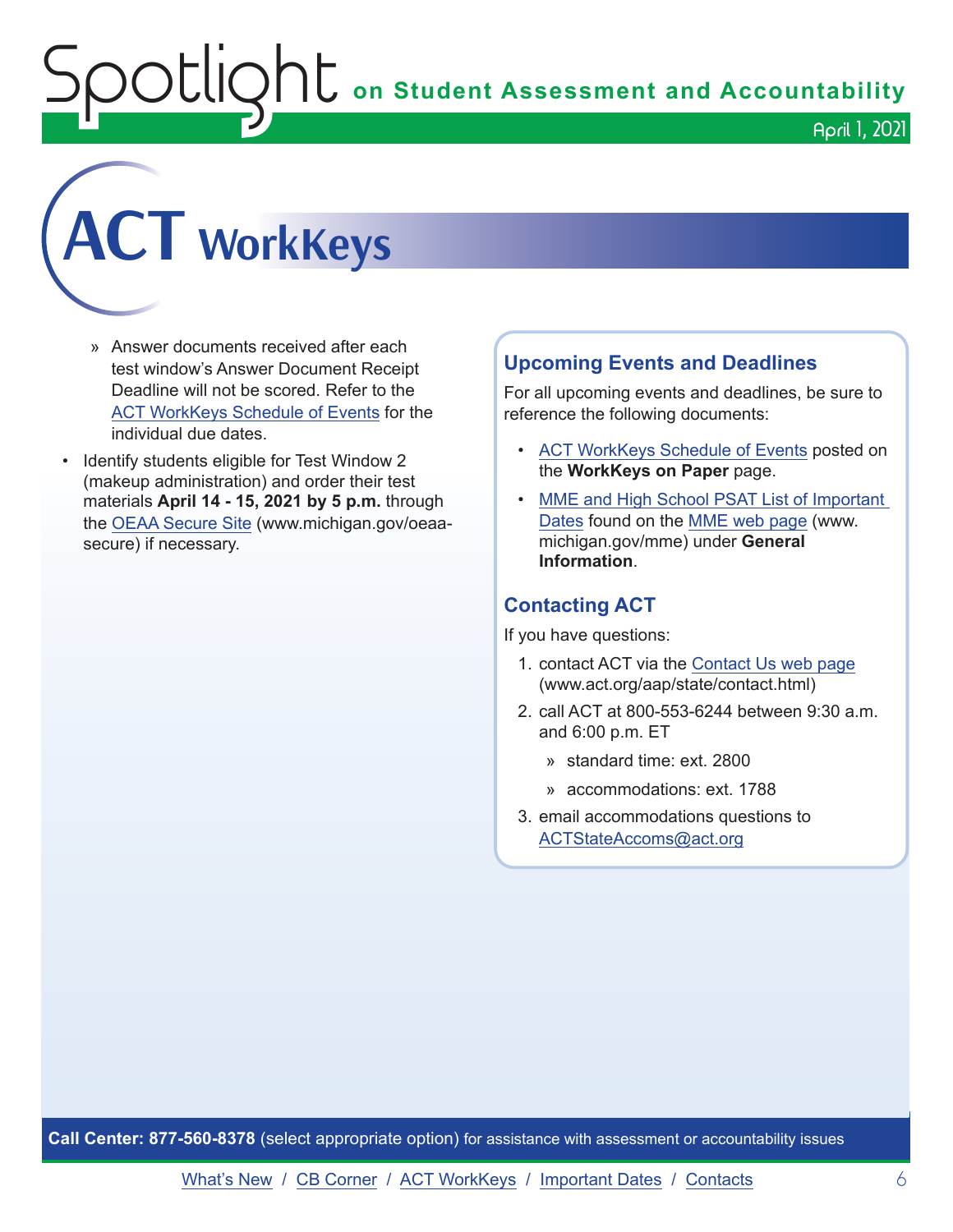# on Student Assessment and Accountability April 1, 2021

# <span id="page-6-0"></span>**Important Dates**

# **Approaching Deadlines!**

#### **Tuesday, April 6, 2021:**

- **SAT, PSAT 8/9 (grades 8 and 9) and PSAT 1**0 Additional Materials Order Window **CLOSES**
- Additional material order window **CLOSES** in the OEAA Secure Site for **ACT WorkKeys** standard time test booklets, answer documents, and accommodated materials

#### **Friday, April 9, 2021**

- **WIDA ACCESS and Alternate ACCESS for ELLs** Off-site Test Administration Request window in OEAA Secure Site **CLOSES**
- **WIDA ACCESS for ELLs** Pre-identification of students in OEAA Secure Site window **CLOSES**
- **WIDA ACCESS and Alternate ACCESS for ELLs** testing window **CLOSES**

# **April 2021**

#### **Early Literacy and Mathematics**

#### **Now – June 29, 2021**

• **Early Literacy and Mathematics Benchmark Assessments (K-2)** Pre-identification of students in OEAA Secure Site window

#### **M-STEP**

#### **April 8 – May 18, 2021**

• **M-STEP** Additional Material Order window for grades 5, 8, and 11

#### **April 12 – May 21, 2021**

**M-STEP** Online testing window for grades 5, 8, and 11

#### **April 15 – June 1, 2021**

Wed

• **M-STEP** Additional Material Order window for grades 3, 4, 6, and 7

l nu

FN.

5

12

6

13

#### **April 26 – June 4, 2021**

• Online testing window for **M-STEP** grades 3, 4, 6, and 7

#### **MI-Access**

#### **April 8 – June 1, 2021**

• **MI-Access** Additional Material Order window for all grades

#### **April 12 – June 4, 2021**

• **MI-Access** Online testing window for all grades

## **Early Literacy and Mathematics**

#### **April 12 – June 30, 2021**

• **Early Literacy and Mathematics Benchmark Assessments (K-2)** Online testing window

#### **WIDA**

#### **April 16, 2021**

• **WIDA ACCESS for ELLs and Alternate ACCESS for ELLs** material return shipment date

## **SAT and PSAT**

#### **Now – April 12, 2021**

• Required College Board Test Administration Online Training

*(Continued on next page)*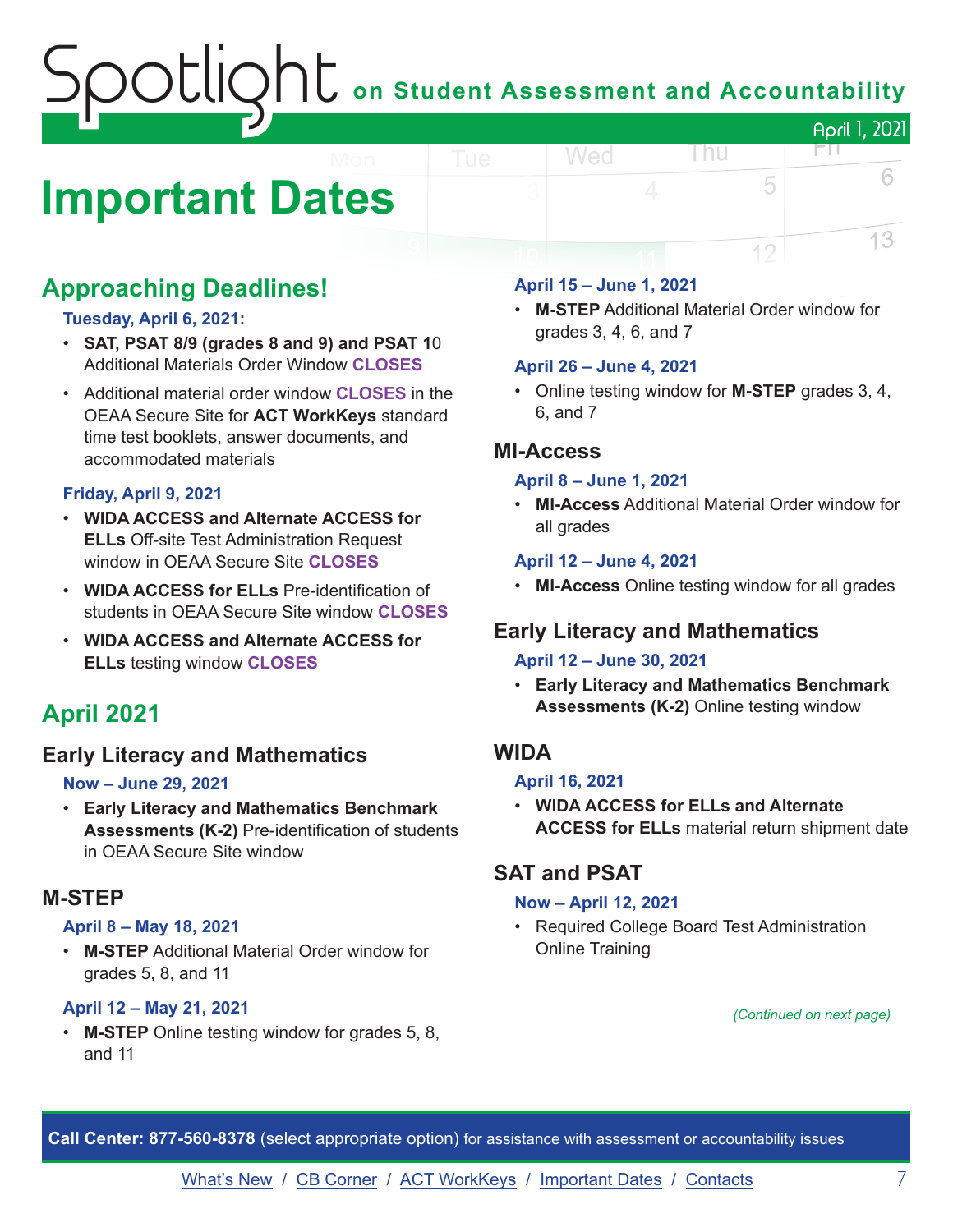## OCLION<sub>L</sub> on Student Assessment and Accountability April 1, 2021 Wed Thu FП.

# **ACT WorkKeys**

#### **April 14, 2021:**

• Administer **ACT Workkeys** Standard Time tests

#### **April 14 – 15, 2021:**

• Order **ACT Workkeys** test materials for the makeup test on April 28, 2021

#### **April 14 – 27, 2021:**

• Administer **ACT Workkeys** Accommodations tests

**Call Center: 877-560-8378** (select appropriate option) for assistance with assessment or accountability issues

6

13

5

 $12$